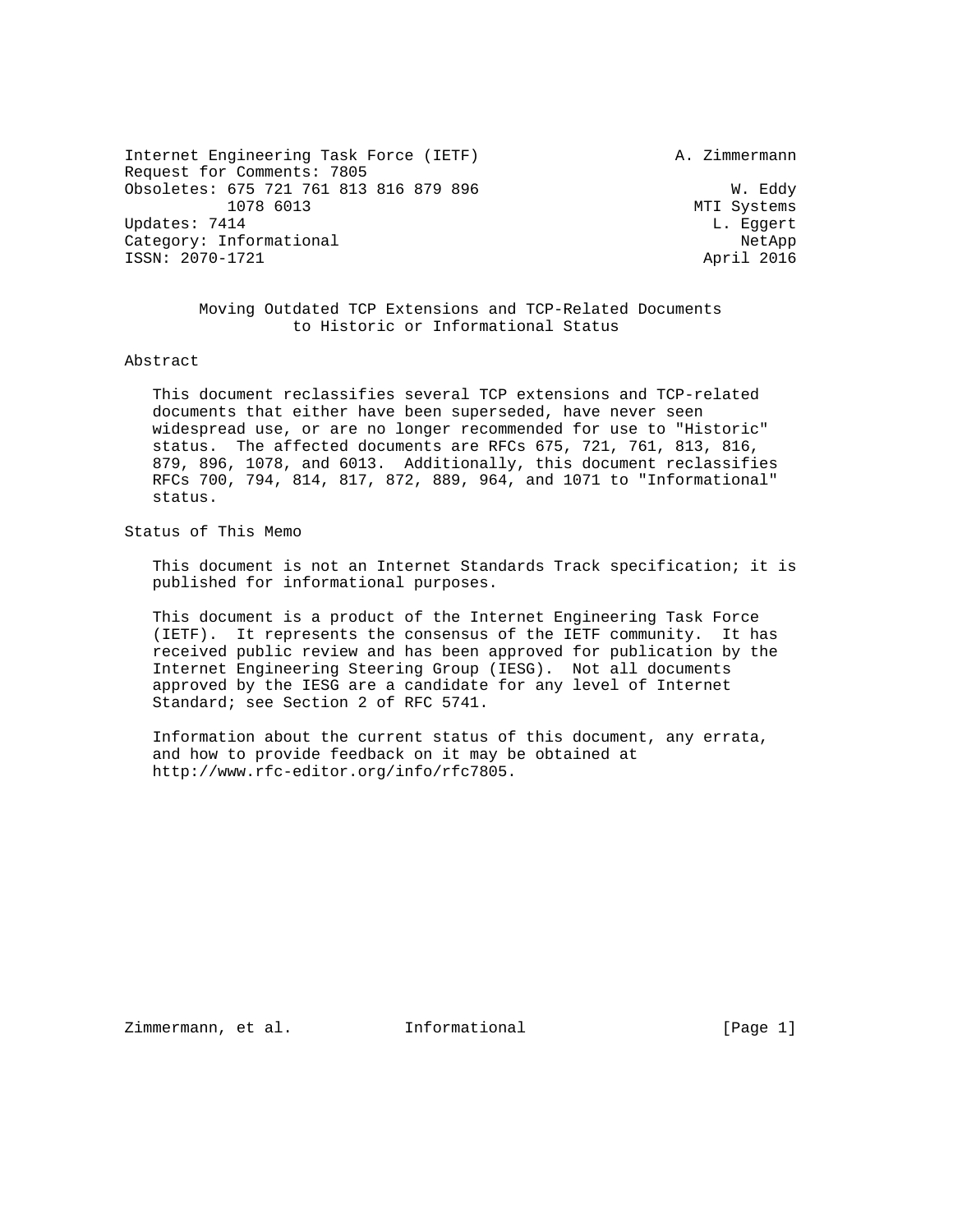### Copyright Notice

 Copyright (c) 2016 IETF Trust and the persons identified as the document authors. All rights reserved.

 This document is subject to BCP 78 and the IETF Trust's Legal Provisions Relating to IETF Documents (http://trustee.ietf.org/license-info) in effect on the date of publication of this document. Please review these documents carefully, as they describe your rights and restrictions with respect to this document. Code Components extracted from this document must include Simplified BSD License text as described in Section 4.e of the Trust Legal Provisions and are provided without warranty as described in the Simplified BSD License.

Table of Contents

| 2.1. Moving to "Historic" Status 3      |  |
|-----------------------------------------|--|
| 2.2. Moving to "Informational" Status 4 |  |
|                                         |  |
|                                         |  |
| 4.1. Normative References 5             |  |
| 4.2. Informative References 7           |  |
|                                         |  |
|                                         |  |

#### 1. Introduction

 TCP has a long history. Over time, many RFCs have accumulated that describe aspects of the TCP protocol, implementation, and extensions. Some of these have been superseded, are no longer recommended for use, or have simply never seen widespread use.

 Sections 6 and 7.1 of the TCP roadmap document [RFC7414] already reclassified a number of TCP extensions as "Historic" and describes the reasons for doing so, but it did not instruct the RFC Editor to change the status of these RFCs in the RFC database. The purpose of this document is to do just that.

 In addition, this document reclassifies all other documents mentioned in the TCP roadmap that currently have an "Unknown" status to either "Historic" or "Informational".

Zimmermann, et al. Informational [Page 2]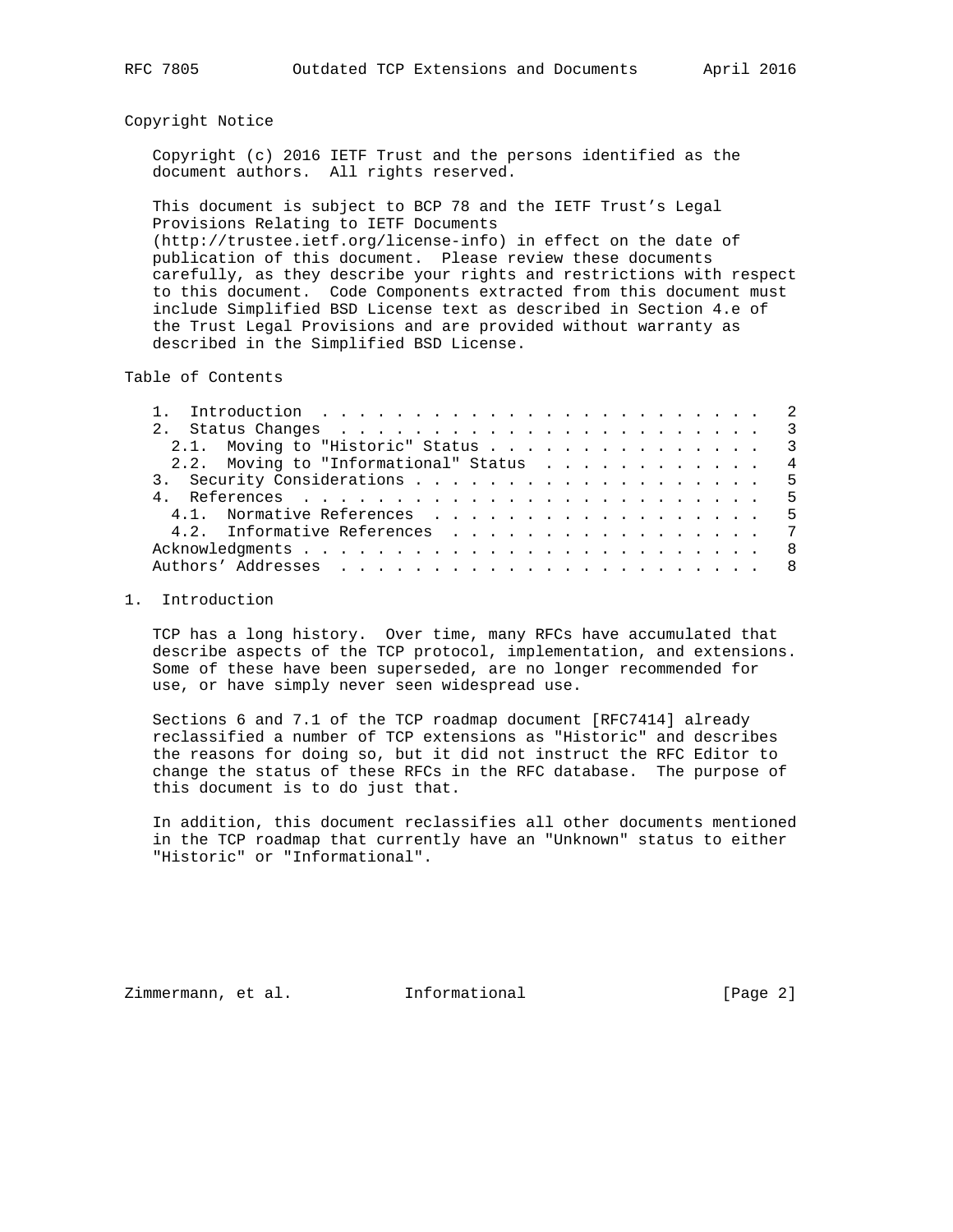2. Status Changes

 The following two sections give a short justification why a specific TCP extension or a TCP-related document is being reclassified as "Historic" or "Informational". In addition, the letter code after an RFC number indicates from which original status a particular RFC is changed to "Historic" or "Informational" (see BCP 9 [RFC2026] for an explanation of these categories):

 S - Standards Track (Proposed Standard, Draft Standard, or Internet Standard)

- E Experimental
- I Informational
- H Historic
- B Best Current Practice
- U Unknown (not formally defined)

 For the content of the documents itself, the reader is referred either to the corresponding RFC or, for a brief description, to the TCP roadmap document [RFC7414].

2.1. Moving to "Historic" Status

 This document changes the status of the following RFCs to "Historic" [RFC2026]:

- o [RFC675] U, "Specification of Internet Transmission Control Program" was replaced by the final TCP specification [RFC793]
- o [RFC721] U, "Out-of-Band Control Signals in a Host-to-Host Protocol" was a proposal that was not incorporated into the final TCP specification [RFC793]
- o [RFC761] U, "DoD Standard Transmission Control Protocol" was replaced by the final TCP specification [RFC793]
- o [RFC813] U, "Window and Acknowledgement Strategy in TCP" was incorporated into [RFC1122]
- o [RFC816] U, "Fault Isolation and Recovery" was incorporated into [RFC1122] and [RFC5461]

Zimmermann, et al. Informational [Page 3]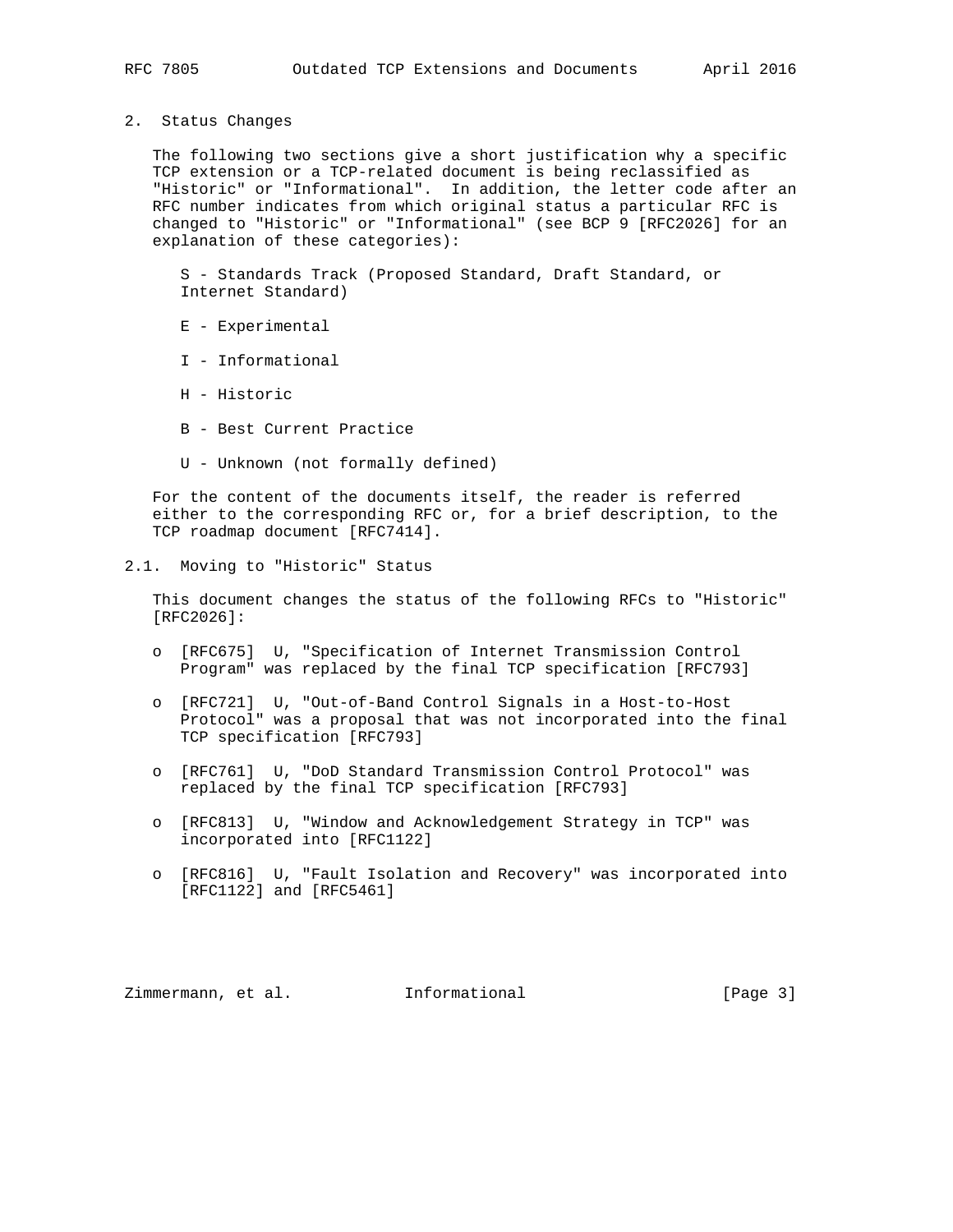- 
- o [RFC879] U, "The TCP Maximum Segment Size and Related Topics" was incorporated into [RFC1122] and [RFC6691]
- o [RFC896] U, "Congestion Control in IP/TCP Internetworks" was incorporated into [RFC1122] and [RFC6633]
- o [RFC1078] U, "TCP Port Service Multiplexer (TCPMUX)" should be deprecated, because:
	- \* It modifies the TCP connection establishment semantics by also completing the three-way handshake when a service is not available.
	- \* It requires all new connections to be received on a single port, which limits the number of connections between two machines.
	- \* It complicates firewall implementation and management because all services share the same port number.
	- \* There are very limited deployments, and these are not used in an Internet context. (The only reported use is for SGI's Data Migration Facility in private networks.)
- o [RFC6013] E, "TCP Cookie Transactions (TCPCT)" should be deprecated (although only published in 2011) because:
	- \* It uses the experimental TCP option codepoints, which prohibit a large-scale deployment.
	- \* [RFC7413] and [TCP-EDO] are alternatives that have more "rough consensus and running code" behind them.
	- \* There are no known wide-scale deployments.

#### 2.2. Moving to "Informational" Status

 This document changes the status of the following RFCs to "Informational" [RFC2026]:

- o [RFC700] U, "A Protocol Experiment", which presents a field report about the deployment of a very early version of TCP
- o [RFC794] U, "Pre-emption", which recommends that operating systems need to manage their limited resources, which may include TCP connection state
- o [RFC814] U, "Name, Addresses, Ports, and Routes", which gives guidance on designing tables and algorithms to keep track of various identifiers within a TCP/IP implementation
- o [RFC817] U, "Modularity and Efficiency in Protocol Implementation", which contains general implementation suggestions

Zimmermann, et al. Informational [Page 4]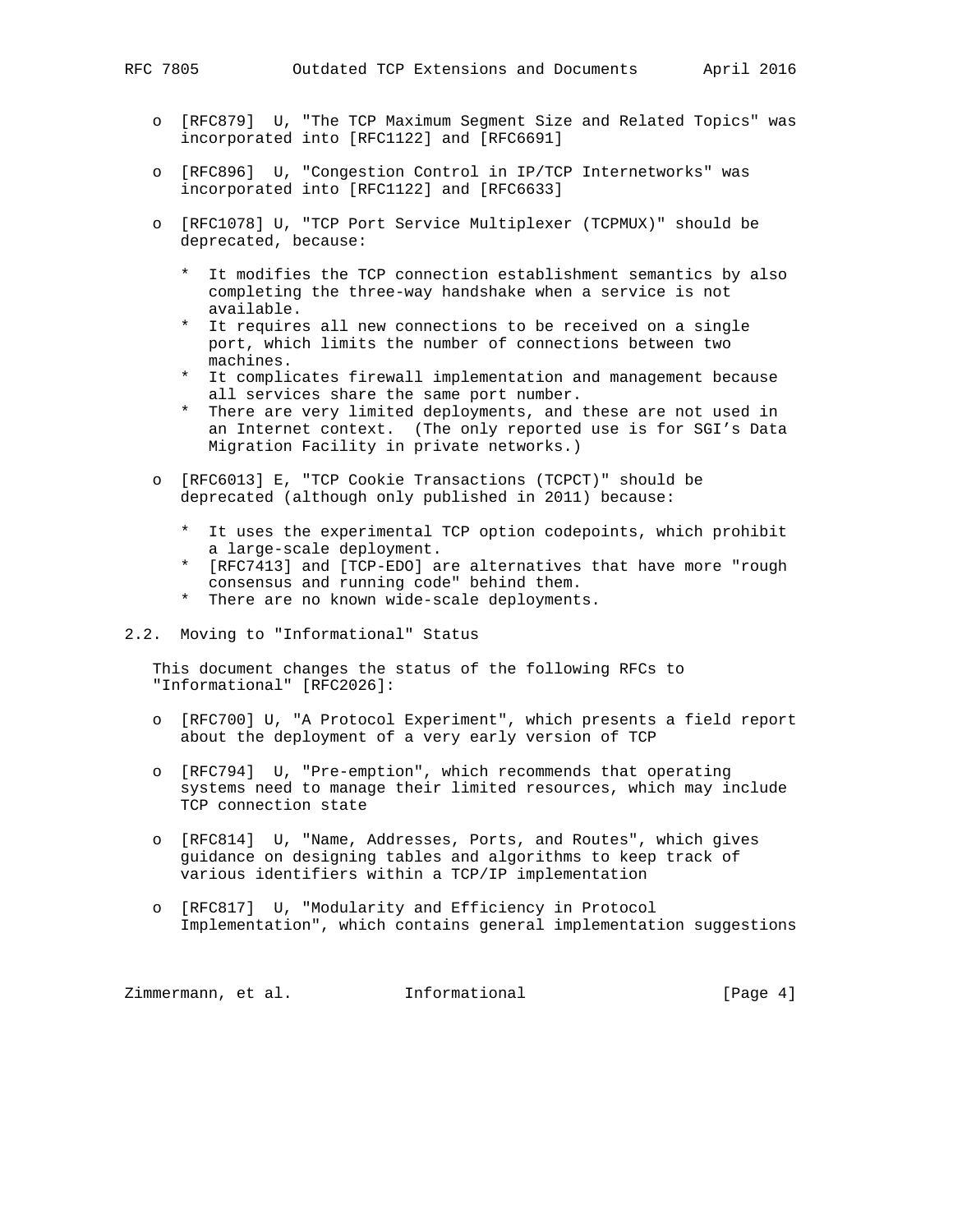- o [RFC872] U, "TCP-on-a-LAN", which concludes that the fear of using TCP on a local network is unfounded
- o [RFC889] U, "Internet Delay Experiments", which describes experiments with the TCP retransmission timeout calculation
- o [RFC964] U, "Some Problems with the Specification of the Military Standard Transmission Control Protocol", which points out several specification bugs in the US Military's MIL-STD-1778 document, which was intended as a successor to [RFC793]
- o [RFC1071] U, "Computing the Internet Checksum", which lists a number of implementation techniques for efficiently computing the Internet checksum
- 3. Security Considerations

 This document introduces no new security considerations. Each RFC listed in this document attempts to address the security considerations of the specification it contains.

- 4. References
- 4.1. Normative References
	- [RFC675] Cerf, V., Dalal, Y., and C. Sunshine, "Specification of Internet Transmission Control Program", RFC 675, DOI 10.17487/RFC0675, December 1974, <http://www.rfc-editor.org/info/rfc675>.
	- [RFC700] Mader, E., Plummer, W., and R. Tomlinson, "Protocol experiment", RFC 700, DOI 10.17487/RFC0700, August 1974, <http://www.rfc-editor.org/info/rfc700>.
	- [RFC721] Garlick, L., "Out-of-Band Control Signals in a Host-to- Host Protocol", RFC 721, DOI 10.17487/RFC0721, September 1976, <http://www.rfc-editor.org/info/rfc721>.
	- [RFC761] Postel, J., "DoD standard Transmission Control Protocol", RFC 761, DOI 10.17487/RFC0761, January 1980, <http://www.rfc-editor.org/info/rfc761>.
	- [RFC794] Cerf, V., "Pre-emption", RFC 794, DOI 10.17487/RFC0794, September 1981, <http://www.rfc-editor.org/info/rfc794>.
	- [RFC813] Clark, D., "Window and Acknowledgement Strategy in TCP", RFC 813, DOI 10.17487/RFC0813, July 1982, <http://www.rfc-editor.org/info/rfc813>.

Zimmermann, et al. Informational [Page 5]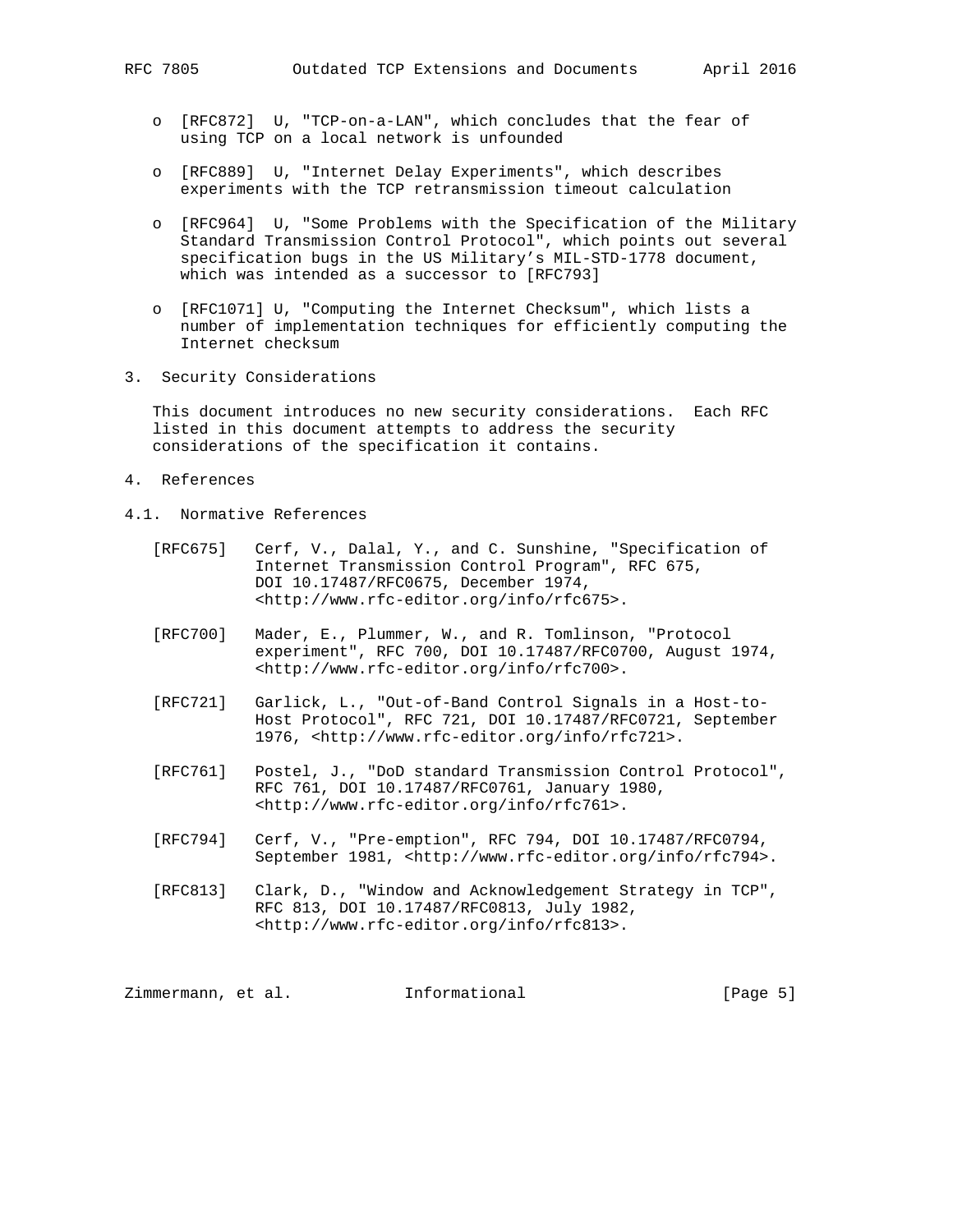- [RFC814] Clark, D., "Name, addresses, ports, and routes", RFC 814, DOI 10.17487/RFC0814, July 1982, <http://www.rfc-editor.org/info/rfc814>.
- [RFC816] Clark, D., "Fault isolation and recovery", RFC 816, DOI 10.17487/RFC0816, July 1982, <http://www.rfc-editor.org/info/rfc816>.
- [RFC817] Clark, D., "Modularity and efficiency in protocol implementation", RFC 817, DOI 10.17487/RFC0817, July 1982, <http://www.rfc-editor.org/info/rfc817>.
- [RFC872] Padlipsky, M., "TCP-on-a-LAN", RFC 872, DOI 10.17487/RFC0872, September 1982, <http://www.rfc-editor.org/info/rfc872>.
- [RFC879] Postel, J., "The TCP Maximum Segment Size and Related Topics", RFC 879, DOI 10.17487/RFC0879, November 1983, <http://www.rfc-editor.org/info/rfc879>.
- [RFC889] Mills, D., "Internet Delay Experiments", RFC 889, DOI 10.17487/RFC0889, December 1983, <http://www.rfc-editor.org/info/rfc889>.
- [RFC896] Nagle, J., "Congestion Control in IP/TCP Internetworks", RFC 896, DOI 10.17487/RFC0896, January 1984, <http://www.rfc-editor.org/info/rfc896>.
- [RFC964] Sidhu, D. and T. Blumer, "Some problems with the specification of the Military Standard Transmission Control Protocol", RFC 964, DOI 10.17487/RFC0964, November 1985, <http://www.rfc-editor.org/info/rfc964>.
- [RFC1071] Braden, R., Borman, D., and C. Partridge, "Computing the Internet checksum", RFC 1071, DOI 10.17487/RFC1071, September 1988, <http://www.rfc-editor.org/info/rfc1071>.
- [RFC1078] Lottor, M., "TCP port service Multiplexer (TCPMUX)", RFC 1078, DOI 10.17487/RFC1078, November 1988, <http://www.rfc-editor.org/info/rfc1078>.
- [RFC6013] Simpson, W., "TCP Cookie Transactions (TCPCT)", RFC 6013, DOI 10.17487/RFC6013, January 2011, <http://www.rfc-editor.org/info/rfc6013>.

Zimmermann, et al. Informational [Page 6]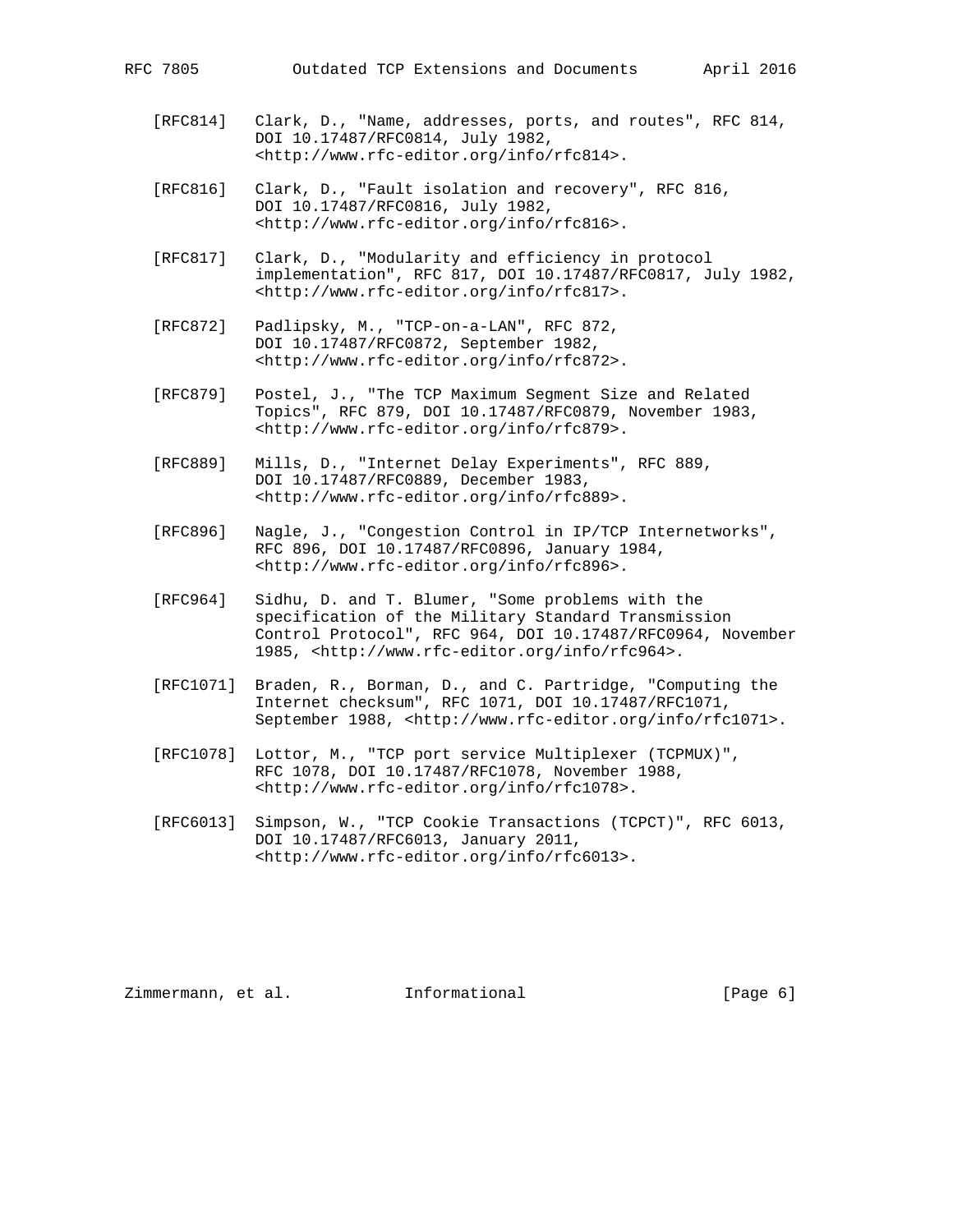## 4.2. Informative References

- [RFC793] Postel, J., "Transmission Control Protocol", STD 7, RFC 793, DOI 10.17487/RFC0793, September 1981, <http://www.rfc-editor.org/info/rfc793>.
- [RFC1122] Braden, R., Ed., "Requirements for Internet Hosts Communication Layers", STD 3, RFC 1122, DOI 10.17487/RFC1122, October 1989, <http://www.rfc-editor.org/info/rfc1122>.
- [RFC2026] Bradner, S., "The Internet Standards Process -- Revision 3", BCP 9, RFC 2026, DOI 10.17487/RFC2026, October 1996, <http://www.rfc-editor.org/info/rfc2026>.
- [RFC5461] Gont, F., "TCP's Reaction to Soft Errors", RFC 5461, DOI 10.17487/RFC5461, February 2009, <http://www.rfc-editor.org/info/rfc5461>.
- [RFC6633] Gont, F., "Deprecation of ICMP Source Quench Messages", RFC 6633, DOI 10.17487/RFC6633, May 2012, <http://www.rfc-editor.org/info/rfc6633>.
- [RFC6691] Borman, D., "TCP Options and Maximum Segment Size (MSS)", RFC 6691, DOI 10.17487/RFC6691, July 2012, <http://www.rfc-editor.org/info/rfc6691>.
- [RFC7413] Cheng, Y., Chu, J., Radhakrishnan, S., and A. Jain, "TCP Fast Open", RFC 7413, DOI 10.17487/RFC7413, December 2014, <http://www.rfc-editor.org/info/rfc7413>.
- [RFC7414] Duke, M., Braden, R., Eddy, W., Blanton, E., and A. Zimmermann, "A Roadmap for Transmission Control Protocol (TCP) Specification Documents", RFC 7414, DOI 10.17487/RFC7414, February 2015, <http://www.rfc-editor.org/info/rfc7414>.
- [TCP-EDO] Touch, J. and W. Eddy, "TCP Extended Data Offset Option", Work in Progress, draft-ietf-tcpm-tcp-edo-04, November 2015.